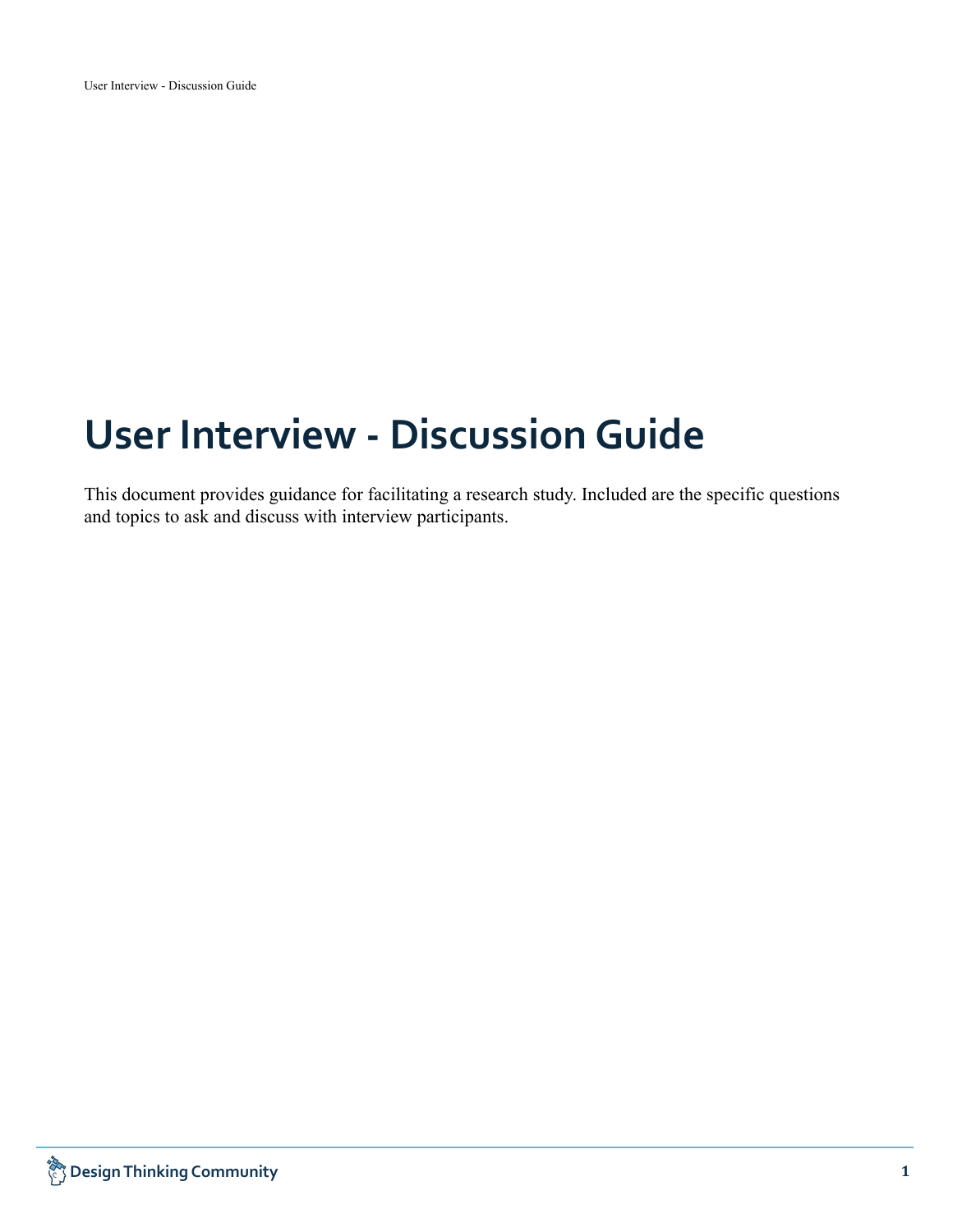# **Research Objectives**

## Include the research objectives of this study. These objectives should outline what you hope to learn. For example:

● To learn about the user's experience, goals, needs, and pain points as they pertain to: How might we help improve people's lives to make conscious use of technology to extend their abilities while avoiding its pitfalls?

# **Materials**

List any materials that will be needed to conduct the study:

- Discussion Guide
- Recording/Transcription Tool: Otter.io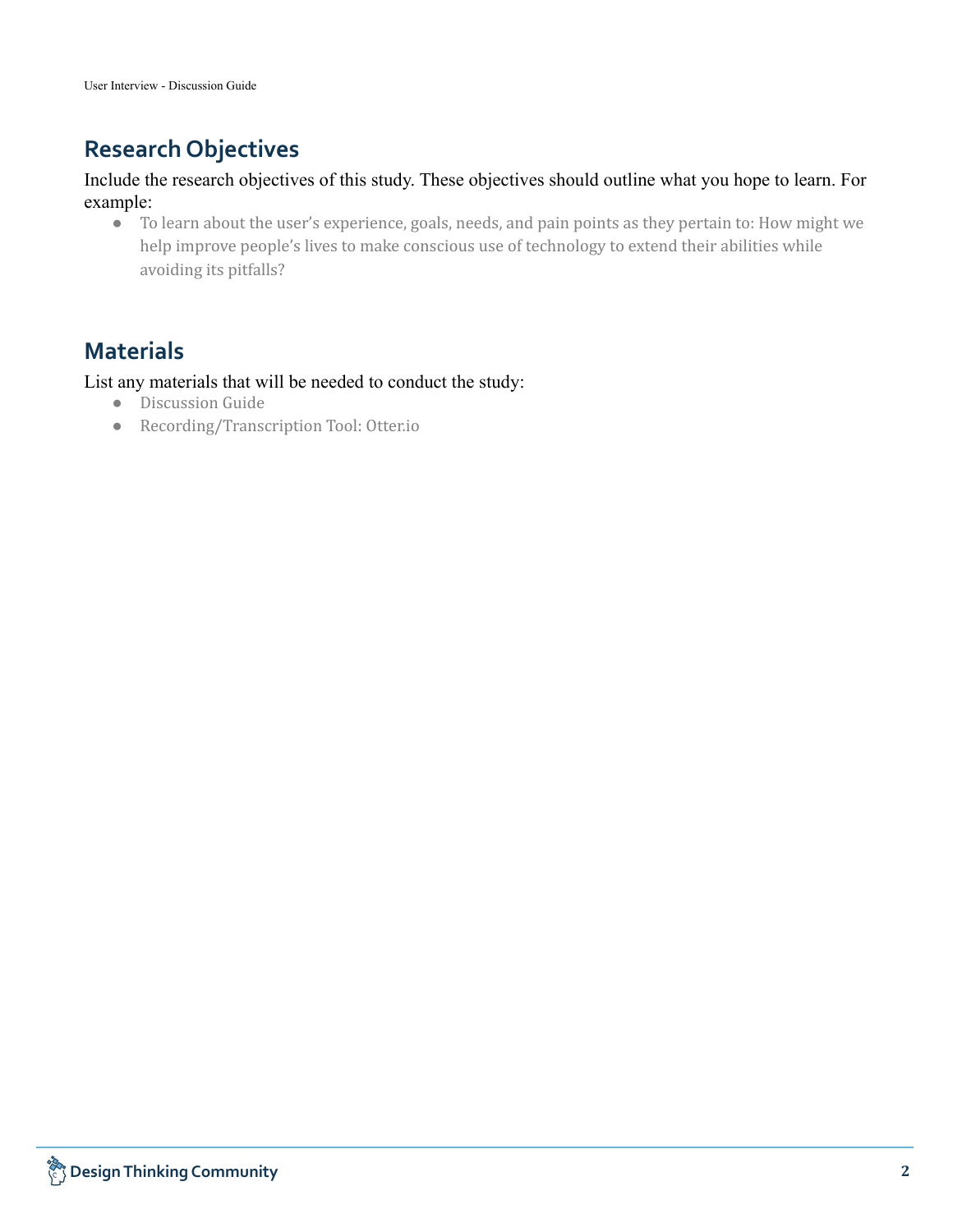# **Welcome (1 minutes)**

## *Use this section to introduce and explain the objectives of this interview to your participant. This also allows the participant to ask any questions before starting the session.*

Welcome, and thank you for volunteering to be interviewed as part of my research. Your participation will help us better learn about distraction and technology. To explore this, I would like to ask you a few questions and have you provide me with your thoughts based on your experience. In total, this session will take about 45-60 minutes.

Any questions before we begin?

# **Obtaining Consent (1 minute)**

## *Use this section to inform the participant their responses will be recorded and kept confidential.*

During our session, I will be taking notes and capturing a digital recording of our conversation. I will be using your statements for the purposes of my research findings only. None of your personally identifiable information will shared publicly in any way. You are free to refuse to participate or withdraw from our interview at any time.

Will you agree to having your responses to my questions being recorded for research purposed only?

## [If consent is not provided]

I appreciate your response and we will not proceed with the interview. Thank you for your time today.

## [If consent is provided]

Thank you. I will start recording now.

## [Start recording]

Your participation and candid responses will be incredibly helpful, so please speak freely and talk out loud. You won't hurt my feelings and there are truly no right or wrong answers here, this is a safe space. Most importantly, this is intended to be a conversation to better learn how technology has impacted your daily life.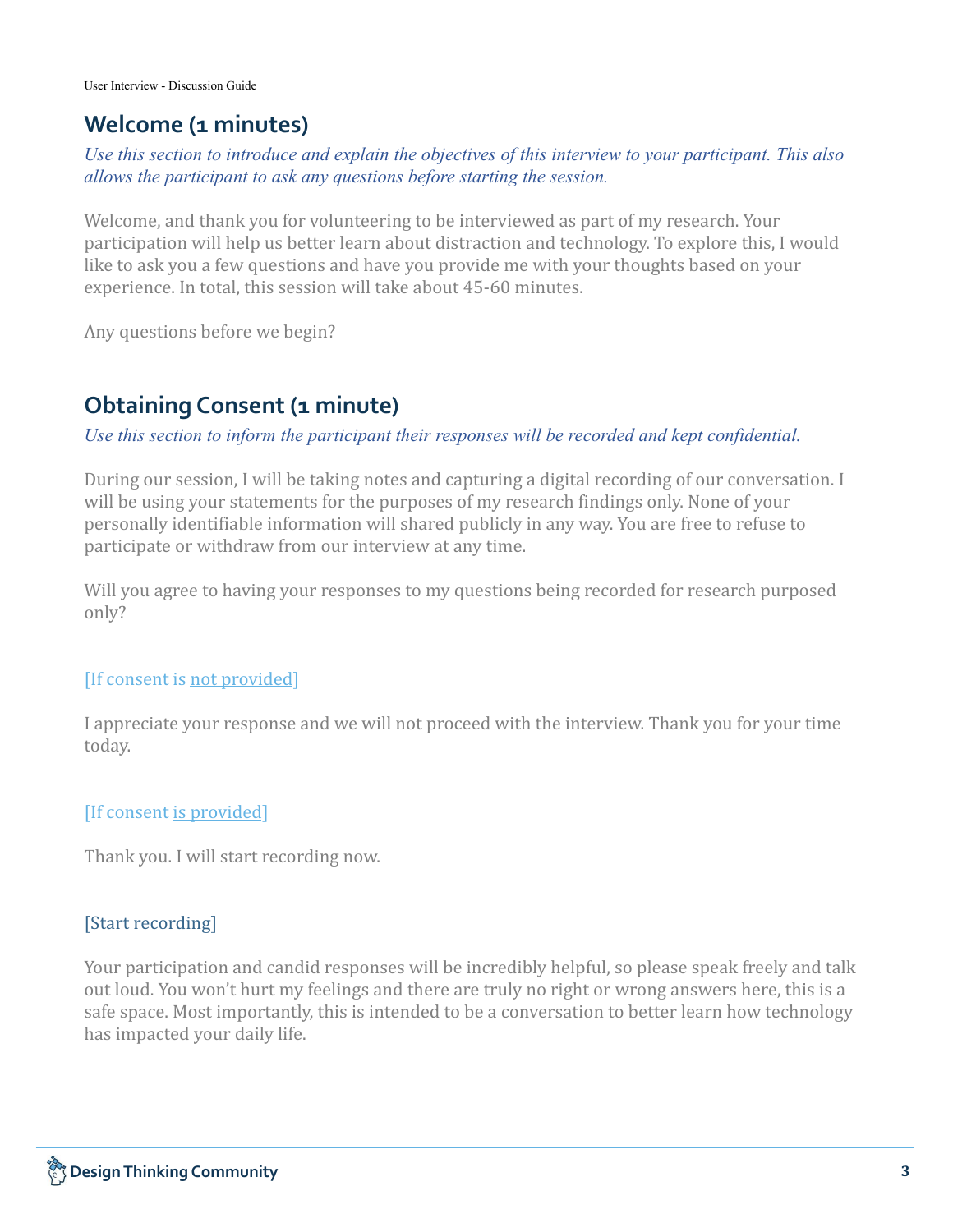# **DiscussionGuide (goal: 45-60 minute interview)**

*Your group will create a discussion guide for a 45–60-minute interview. Sample questions and prompts have been provided below. Please tailor the questions and props to dive deeper into the interviewee's behaviors, abilities, motivations, and opportunities.*

#### **What is your first-hand experience with the technology?**

- When did it occur?
- What was the frequency of occurrence?
- How did it start?
- Was there a trigger event?

#### **How do you use technology in your day to day life?**

- Are there moments when technology distracts you from your current tasks?
- What kind of disruptions do you experience?
- How often do these occur?
- When do they occur?
- Why do they occur?
- Do you use multiple tech devices at once? (tv, phone, apple watch, ipad, laptop ect)
- ●

#### What device do you use most often?

- What prompts you to start using the device?
- What do you primarily use the device for?
- How many hours a day do you interact with the device?
- What prompts you to stop using the device?

#### **Do you feel that devices distract you from your day-to-day life?**

- How do the distractions impact you?
- Are the distractions challenging?
- How are they challenging?
- Is your productivity affected?
- Are there any consequences from the distractions?
- Does it impact you professionally?
- When disruptions appear, what type of devices do they occur on?
- How do you react?

Do you get distracted by notifications intended for others around you?